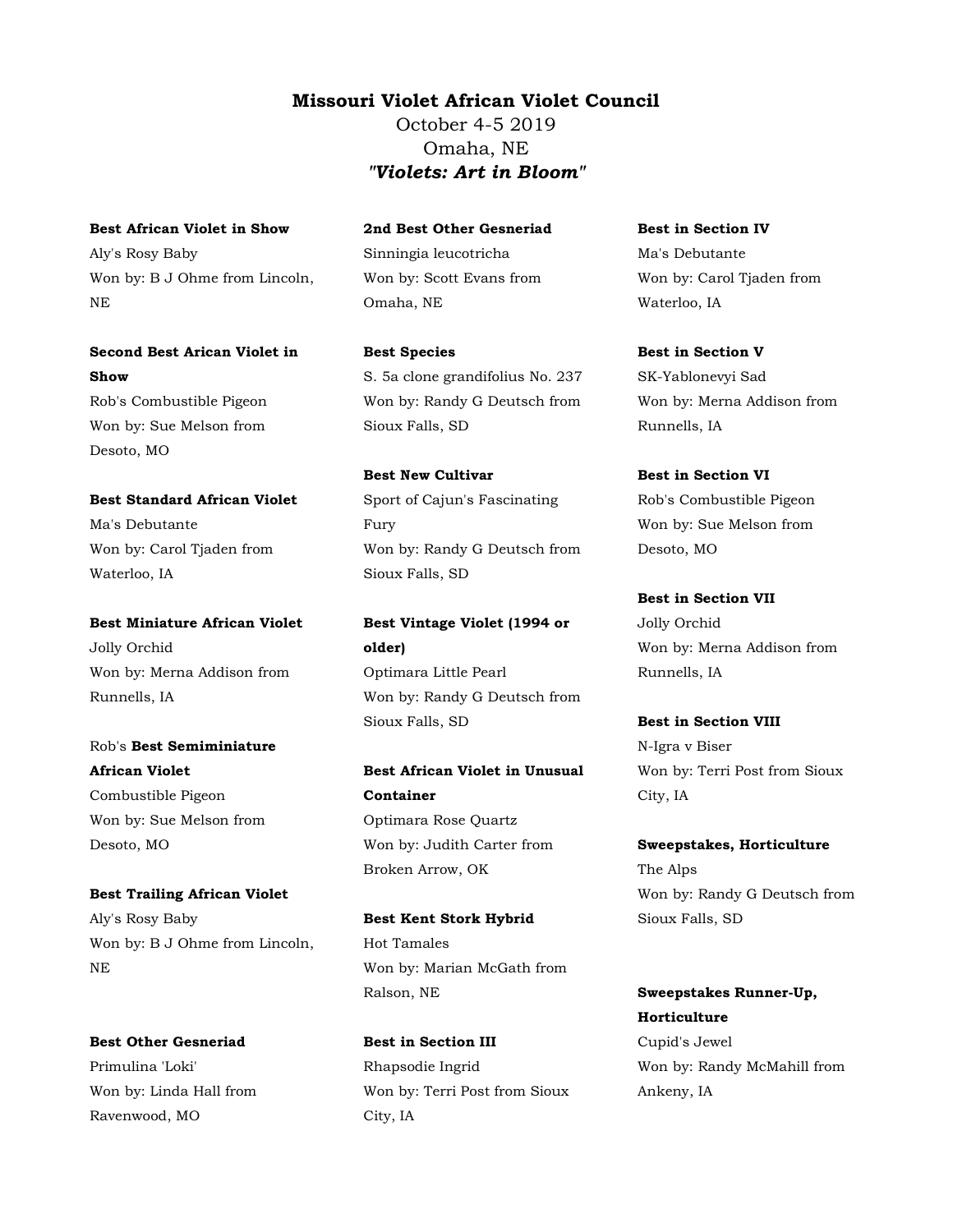#### Best Design

"Aquarium" Won by: B J Ohme from Lincoln, NE

#### 2nd Best Design

"Spectrum" Won by: Fran Russom from St. Louis, MO

#### Best Container Garden

"Dish Garden" Won by: Randy G Deutsch from Sioux Falls, SD

# Best Interpretive Plant Arrangement

"Spectrum" Won by: Fran Russom from St. Louis, MO

## Best Interpretative Flower Arrangement

"Aquarium" Won by: B J Ohme from Lincoln, NE

Sweepstakes, Design "Artist's Pallette" Won by: Fran Russom from St. Louis, MO

## Sweepstakes Runner-Up Design "Artist's Pallette" Won by: B J Ohme from Lincoln,

NE

## AVSA Gold Rosette Award - Best Collection-Standard Call Me Friend The Alps Rhapsodie Ingrid Won by: Randy G Deutsch from Sioux Falls, SD

AVSA Gold Rosette Award - Best Collection-mini/semi Rob's Kitten Caboodle Ness' Satin Rose Jolly Magic Won by: Sue Melson from Desoto, MO

AVSA Purple Rosette Award - 2nd Best Collectionmini/semi Honey Blue Ace Jolly Orchid Little Blue Bandit Won by: Randy McMahill from Ankeny, IA

Judges Award of Merit Primulina huangii Won by: Terri Post from Sioux City, IA

Horticulture Sweepstakes 36 blue ribbons Won by: Randy G Deutsch from Sioux Falls, SD

## Runner-Up to Horticulture Sweepstakes 24 blue ribbons Won by: Randy McMahill from Ankeny, IA

Design Sweepstakes 7 blue ribbons Won by: Fran Russom from St. Louis, MO

Runner-Up to Design Sweepstakes 4 blue ribbons Won by: B J Ohme from Lincoln, NE

Best in Class 7 Rhapsodie Ingrid Won by: Terri Post from Sioux City, IA

Best in Class 11 Hot Tamales Won by: Marian McGath from Ralson, NE

Best in Class 12 AE-Snezhnyi Edel'veis Won by: Carol Tjaden from Waterloo, IA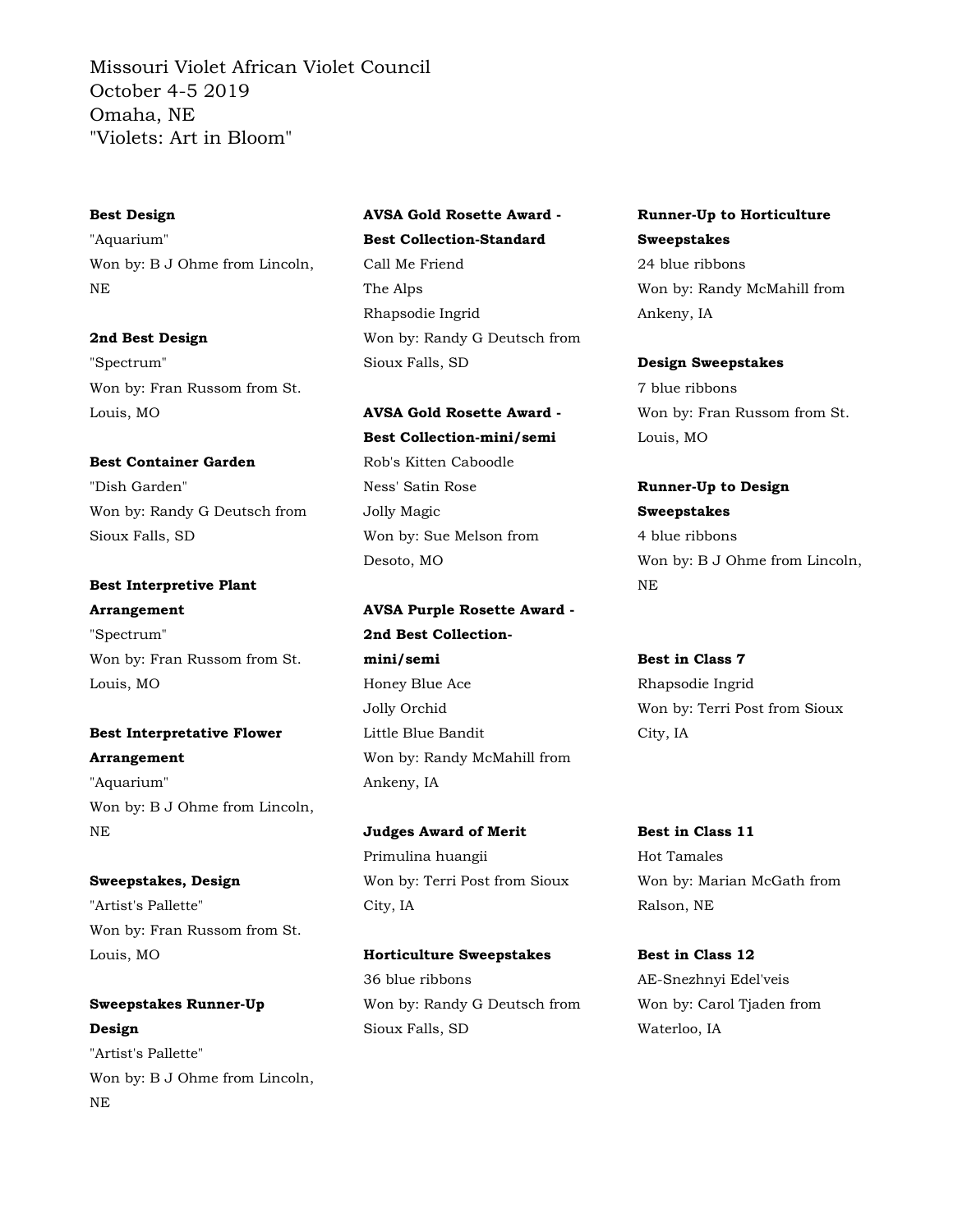Best in Class 13 Newtown Quiet Resolve Won by: Terri Post from Sioux City, IA

Best in Class 15 Ma's Debutante Won by: Carol Tjaden from Waterloo, IA

Best in Class 17 Jersey Snow Flakes Won by: Jean Bodlak from Emerson, NE

Best in Class 20 VaT-Csar Gorokh Won by: Tim Pinkleman from West Point, NE

Best in Class 21 SK-Vollia Shake Won by: Randy McMahill from Ankeny, IA

Best in Class 22 Jolly Flirt Won by: Carol Tjaden from

Waterloo, IA

Best in Class 23

Cupid's Jewel

Won by: Randy McMahill from Ankeny, IA

Best in Class 24 SK-Yablonevyi Sad Won by: Merna Addison from Runnells, IA

Best in Class 25 Ice Age Won by: Susan Hill from Smith Center, KS

Best in Class 26 Rob's Boondoggle Won by: Tim Pinkelman from West Point, NE

Best in Class 28 Rob's Chilly Willy Won by: Tim Pinkelman from West Point, NE

Best in Class 29 Rob's Boogie Woogie Won by: Sue Melson from Desoto, MO

Best in Class 30 Rob's Bed Bug Won by: Merna Addison from Runnells, IA

Best in Class 32 Jolly Andrea Won by: Terri Post from Sioux City, IA

Best in Class 34 Rob's Combustible Pigeon Won by: Sue Melson from Desoto, MO

Best in Class 35 Jolly Orchid Won by: Merna Addison from Runnells, IA

Best in Class 36 Little Bo Peep Won by: Randy G Deutsch from Sioux Falls, SD

Best in Class 37 Precious Red Won by: Randy McMahill from Ankeny, IA

Best in Class 38 Jolly Diamond Won by: Merna Addison from Runnells, IA

Best in Class 40 Honey Blue Ace Won by: Merna Addison from Runnells, IA

Best in Class 41 Roller Rink Won by: Nancy Amelung from St. Louis, MO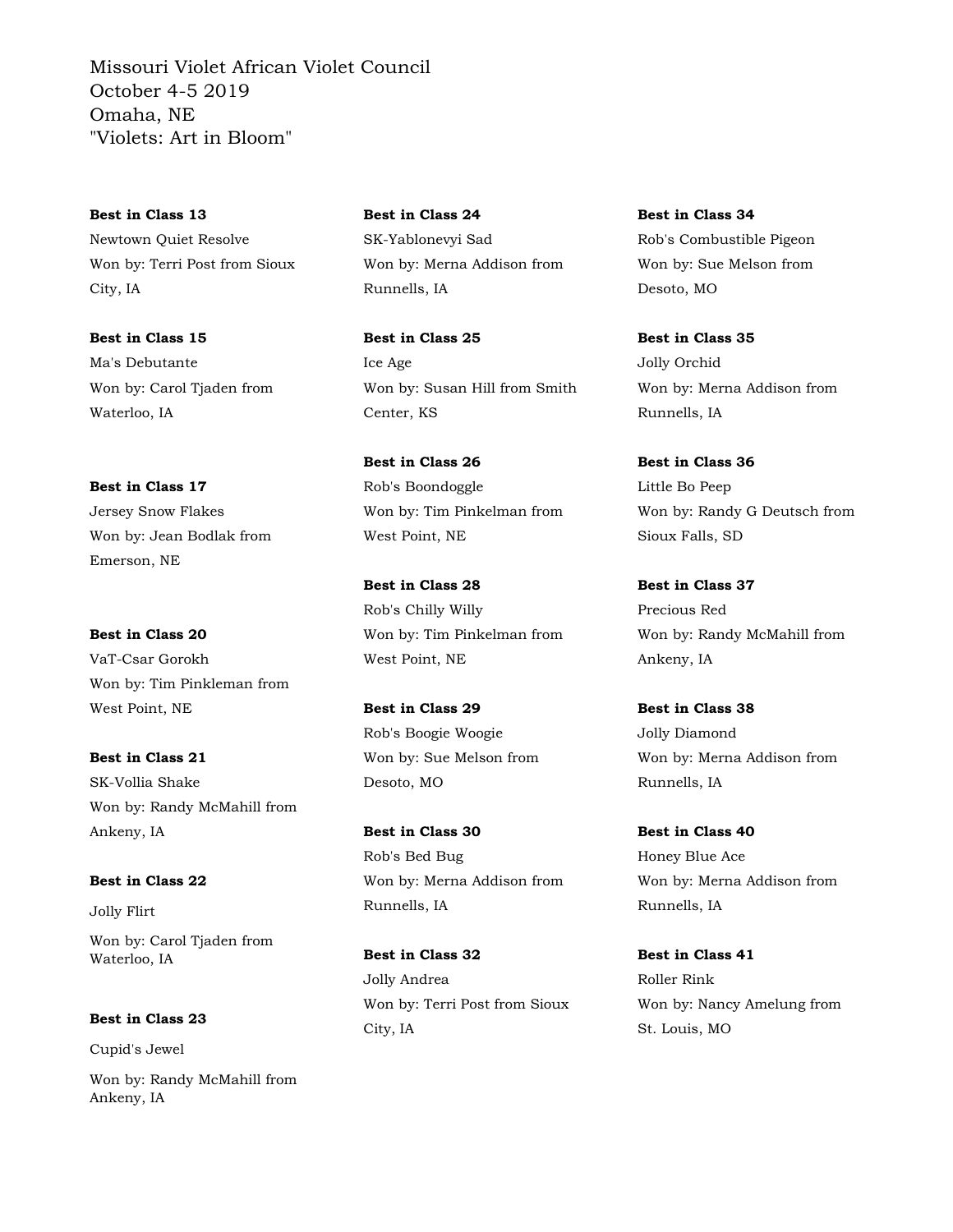Best in Class 47 N-Igra v Biser Won by: Terri Post from Sioux City, IA

Best in Class 49 Aly's Rosy Baby Won by: B J Ohme from Lincoln, NE

Best in Class 50 S. 5a clone grandifolius No. 237 Won by: Randy G Deutsch from Sioux Falls, SD

Best in Class 51 Optimara Rose Quartz Won by: Judith Carter from Broken Arrow, OK

Best in Class 54 Sport of Cajun's Fascinating Fury Won by: Randy G Deutsch from Sioux Falls, SD

Best in Class 55 Optimara Little Pearl Won by: Randy G Deutsch from Sioux Falls, SD

Best in Class 57 Episcia 'Checkerboard' Won by: Tricia Taylor from Kansas City, MO

Best in Class 58 Episcia 'Karlyn' Won by: Tricia Taylor from Kansas City, MO

Best in Class 59 Streptocarpus 'Starry Night' Won by: B J Ohme from Lincoln, NE

Best in Class 60 Primulina huangii Won by: Terri Post from Sioux City, IA

Best in Class 63 Gesneria cuenefolia 'Quebradilles' Won by: Linda Hall from Ravenwood, MO

Best in Class 65 Pearcea schimpfii Won by: Linda Hall from Ravenwood, MO

Best in Class 66a Sinningia leucotricha Won by: Scott Evans from Omaha, NE

Best in Class 66b Primulina 'Loki' Won by: Linda Hall from Ravenwood, MO

Best in Class 67 "Artist's Pallette" Won by: Fran Russom from St. Louis, MO

Best in Class 69 "Spectrum" Won by: Fran Russom from St. Louis, MO

Best in Class 70 "Rainbows" Won by: Judith Carter from Broken Arrow, OK

Best in Class 71 "Aquarium" Won by: B J Ohme from Lincoln, NE

Best in Class 73 "Nature's Best" Won by: B J Ohme from Lincoln, NE

Best in Class 75 "Dish Garden" Won by: Randy G Deutsch from Sioux Falls, SD

Best in Class 76 "Small Dish Garden" Won by: Fran Russom from St. Louis, MO